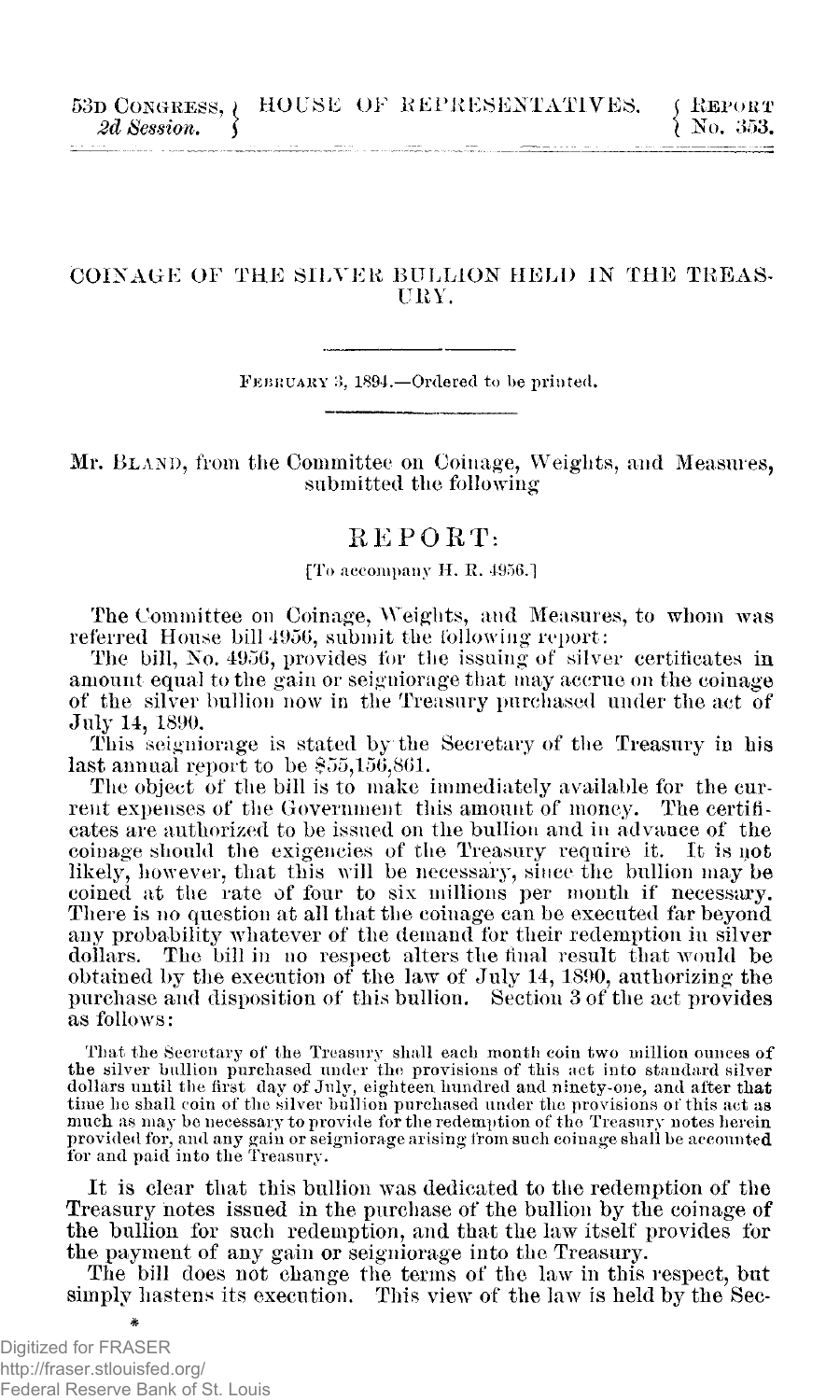retary of the Treasury and so stated in his annual report, above mentioned, on p. 53, as follows:

The act of July 14, 1890, that the Treasury notes issued in payment for silver bullion shall be redeemed in gold or *silver* coin at the discretion of the Secretary, and when so redeemed may be reissued; but the same act also provides that no greater or less amount of such notes shall be outstanding at any time than the cost of the sil-ver bullion and the standard silver dollars coined therefrom then held in the Treasury purchased by such notes, and, consequently, when these notes are redeemed with silver coined from the bullion purchased under the act, they can not be reissued, but must be retired and canceled, for otherwise there would be a greater amount of<br>notes outstanding than the cost of the bullion and coined dollars "then held in the<br>Treasury." In this manner notes to the amount of \$2.625.984 canceled since August last, and standard silver dollars have taken their place in the circulation.

As stated before, the bill does not change the final result that would follow from the execution of the act of July 14, 1890, but is designed to facilitate and hasten its execution. The fact that the Secretary of the Treasury has asked for the authority to issue two hundred millions' worth of short time bonds, and for authority to use, at his discretion, the proceeds for the payment of the current expenses of the Government, is in itself a sufficient reason for the passage of the bill, thus utilizing the assets now in the Treasury instead of incurring the burden of a further bonded debt.

It is believed that the amount of funds provided by the bill will be ample to tide over any exigency that may arise until Congress shall meet next December. By that time we will be in a position to estimate with greater precision the effect the fiscal legislation of this session will have upon the revenues.

The following from the Director of the Mint will show approximately the amount of silver dollars that can be coined per month:

Hon . **R . P . BLAND :** 

**TREASUR Y DEPARTMENT ,** *January 29. 1894.* 

Largest number of silver dollars coined in any one month under Bland act, \$3,600,265. Under Sherman act, \$2,676,000.

**R . E . PRESTON ,**  *Director Mint.* 

No doubt by running extra hours near twice the amount could be coined. It is not at all probable that a demand for silver dollars will be equal in amount that might be coined from month to month. If such should be the case there could be no possibility of a demand that would endanger the policy of the bill, which is that the coin now held in the Treasury for the redemption of the certificates may be used.

The monthly statement for the past month of January shows that there are now in the Treasury 363,597,057 silver dollars; silver certificates outstanding against said coin \$336,919,504, showing a difference of \$26,077,553 of silver dollars in excess of silver certificates that are available for the redemption of the silver certificates.

Should it be necessary to issue \$55,000,000 worth of certificates in excess of the amount now authorized by law we would still have an ample reserve of coin in the Treasury for their redemption. The ample reserve of coin in the Treasury for their redemption. annual report of the Director of the Mint for the year 1893, on page 6, shows a total coinage of 419,332,550 standard silver dollars. If certificates to the amount were issued, together with the amount authorized by the bill, there would be, in round numbers, \$474,000,000 of certificates on a reserve of \$419,000,000 of coin.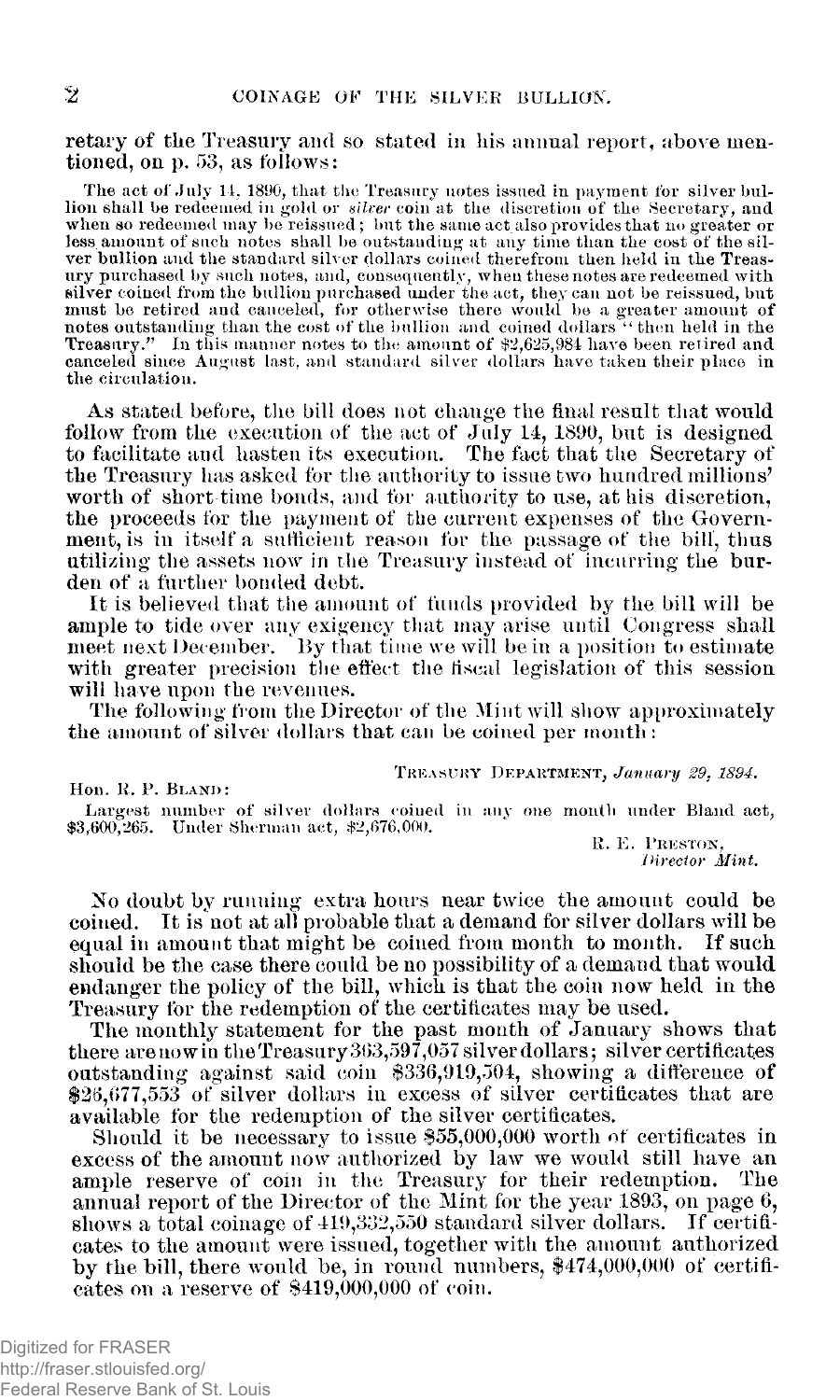This would be more than ample for all redemption purposes, but, as stated before, the bullion can be coined from time to time, so as to have a dollar in coin behind every certificate, at least this can be so after the first two or three months from the passage of the bill. Under existing law no particular silver dollar is held for the redemption of any specified certificate.

The coin deposited is a special bailment or trust, only in the sense that there shall be no more certificates issued than there are dollars held for purposes of redemption. The bill does not contemplate any change in this regard, except for a short period and for the special purpose of making immediately available the certificates issued on the gain or seigniorage specified.

It is recommended by the committee that the bill do pass.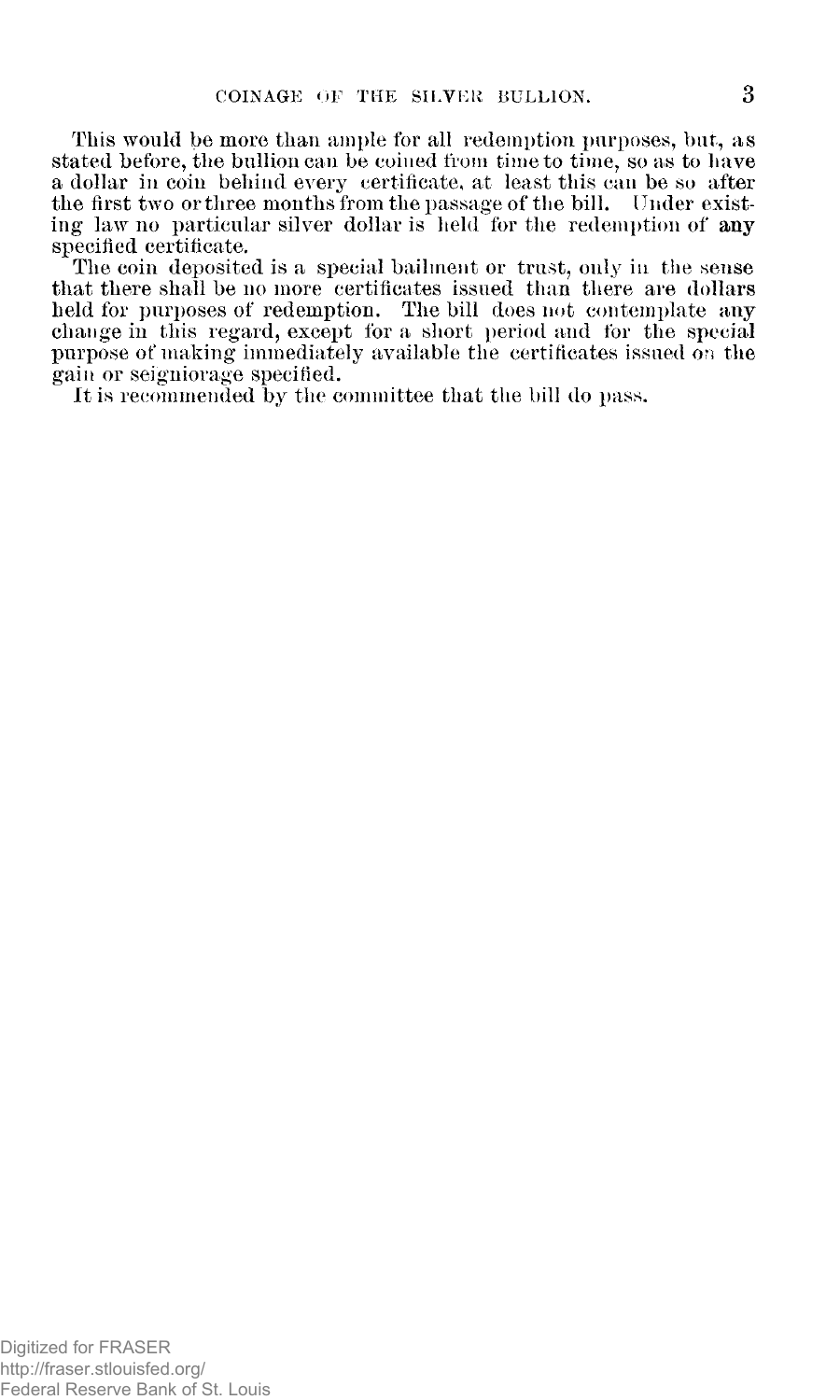Mr. **CHARLES W . STONE**, of Pennsylvania, from the Committee on **396**  Coinage, Weights, and Measures, submitted the following as the

## **VIEW S O F TH E MINORITY :**

(To accompany the bill H. R. 4956.)

There are in the U. S. Treasury 140,699,853 fine ounces of silver, for the purchase of which and other silver bullion heretofore coined there were given Treasury notes issued under the act of 1890, and of which \$153,085,151 are now outstanding.

This silver bullion now in the Treasury cost the Government \$126,- 758,280 and its coinage value is \$181,914,961, although its present market value is only \$97,156,052.

Bearing these figures in mind, we proceed to the consideration of the bill referred to the committee.

Its propositions are twofold, first, the issuing of silver certificates against the "seigniorage," so called, and the subsequent coinage thereof, and second, the coinage of the silver bullion in the Treasury exclusive of the so-called "seigniorage" and the subsequent issuing of silver certificates therefor, and incidentally the destruction instead of the reissue of the Treasury notes thereafter redeemed.

It will be noticed that an entirely different order of proceeding is prescribed for different portions of the silver bullion on hand, divided by a supposed distinction between the "seigniorage" and the bulk of the bullion, and hence the two sections of the bill, so distinct from each other, may be considered separately.

The first section deals with what is termed the " seigniorage," and proceeds on an entirely erroneous conception of what seigniorage is. Without going into the derivation of the word or the learning of the lexicographers, it is safe to say that under every definition ever given in connection with money up to this time seigniorage is a result of coinage and only comes into existence when coinage has been actually completed. An examination of the use of the word in our statutes will verify this assertion. The act of 1890, under which all the bullion now in the Treasury was purchased, provides as follows:

That the Secretary of the Treasury shall each month coin two million ounces of the silver bullion purchased under the provisions of this act into standard silver dollars until the first day of July, eighteen hundred and ninety-one, and after that time he shall coin of the silver bullion purchased under the provisions of this act as much as may be necessary to provide for the redemption of the Treasury notes herein provided for, and any gain or seigniorage arising from such coinage shall be accounted<br>for and paid into the Treasury.

The act of 1878 provides "and any gain or seigniorage *arising from this coinage* shall be accounted for and paid into the Treasury as provided for under existing laws relating to the subsidiary coinage," and exactly the same phraseology is found in the act of 1876 providing for the issue of certain silver coins.

Referring to the act of 1853, providing for this subsidiary coinage and being the first law authorizing the purchase of silver bullion for coinage purposes, we find it provided that the Director of the Mint "shall charge himself with the gain arising from the coining of such bullion into coins of nominal value exceeding the intrinsic value thereof."

Digitized for FRASER http://fraser.stlouisfed.org/ Federal Reserve Bank of St. Louis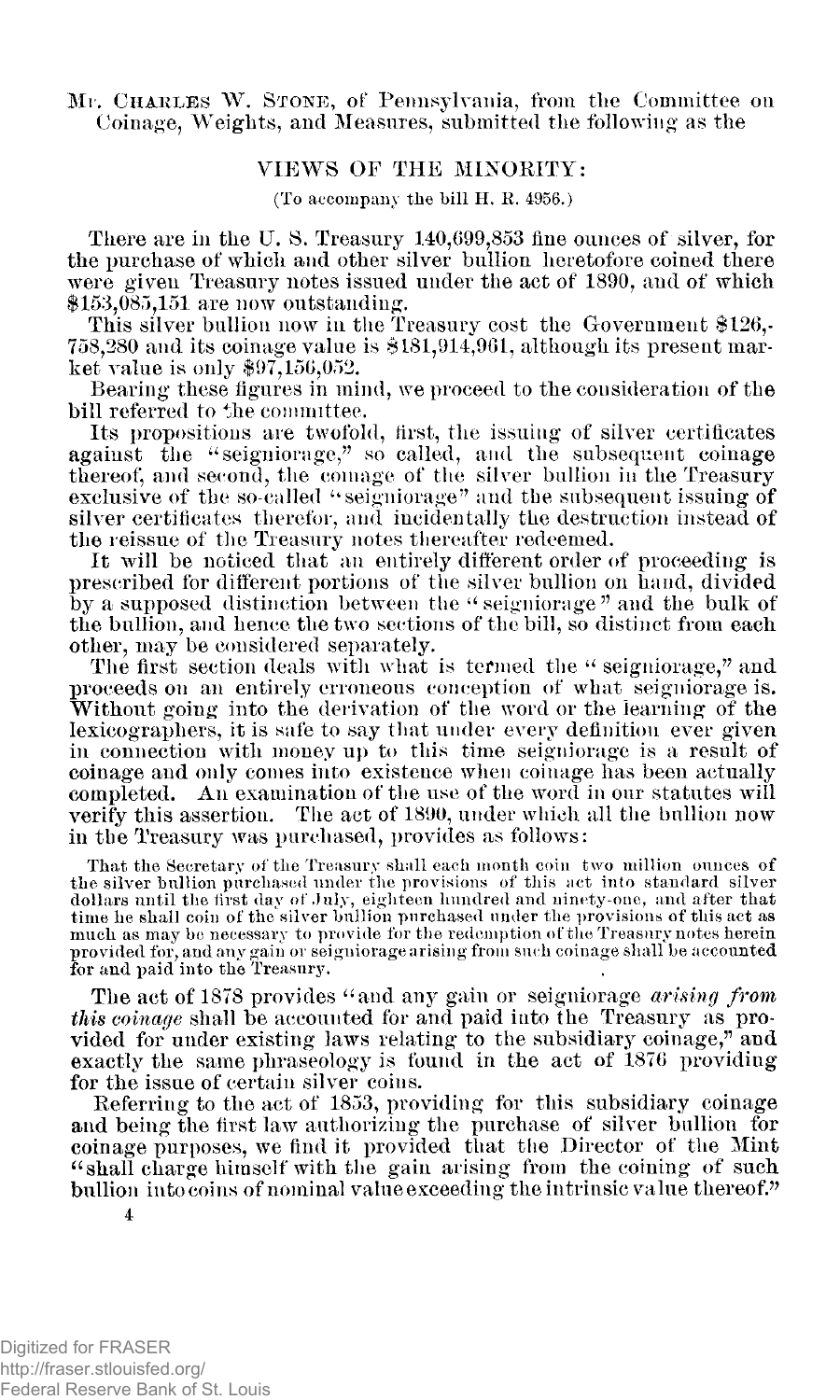Although this measure of the gain arising to the Government from silver coinage remained authoritative for twenty years, it is not accurate, as the " intrinsic " value was a varying element in the comparison and did not always mark the real gain correctly. Hence, in the Bevised Statutes of 1874, the phraseology was changed as follows: "The gain arising from the coinage of bullion purchased into coins of greater nominal or face value than the cost," and this may be accepted as the modern American idea of seigniorage. Hence it will be seen that there is and can be no "seigniorage" of bullion as long as it remains bullion, and the first section of the bill seeks to deal with something which does not exist.

But the majority of the committee, erroneously as we think, seek to change and broaden the meaning of the word seigniorage to cover the difference between the cost of the bullion on hand and its estimated coinage value, or what it would produce if coined. This difference, however, is not substance, not bullion, not coin, not anything tangible or corporeal, it is simply the faith and credit of the nation. Four hundred and twelve and one-half grains of standard silver are not a dollar. They only become such when they have engrafted upon them the guarantee of the Government, not simply of the amount and purity of the silver, but that its exchangeable value shall always be and remain 100 cents, not in other silver simply, but in any money of the nation. Whenever the Government is unable to make good this guarantee the coin sinks at once to its commercial value.

The real intrinsic value of the bullion in the Treasury can not be increased by legislation. You can increase its exchangeable value by adding the element of the nation's credit, and that increased value remains so long as the credit remains intact, but you can give equal exchangeable value to copper by the same process, only that a larger element of national credit must be added. You can go further and issue intrinsically worthless paper certificates or obligations based entirely on the credit of the nation, and while that credit remains unimpaired and untarnished these obligations become a part of the currency, equally acceptable with the hybrid certificates issued against a combination of the real value of the bullion and the added credit of the nation, as proposed by this bill. Any of these devices for an enlarged currency can be resorted to in an emergency if the necessity of the nation requires, but the credit of the nation ought never be traded upon except in case of necessity, and then it should be done boldly and frankly, with no juggling or sleight of-hand devices to mislead the people as to the real nature of the transaction. If such necessity exists to day let it be frankly stated and fairly demonstrated and not hidden behind manufactured definitions and false methods-tending to mislead the people.

*J.t* should be noted that this bill does not contemplate any increase of the metallic money in circulation, but rather a further issue of paper currency in the form of silver certificates. What is a silver certificate? It is not a note or obligation, but simply a statement of fact. The act of 1878 provided that "any *holder of coin?* authorized by said act, might deposit it with the Treasurer of the United States and receive a certificate stating the fact that such coin had been deposited. Such certificate reads as follows:

This certifies that there has been deposited in the Treasury of the United States one silver dollar, payable to the bearer on demand.

Washington, 1). C.

**J. FOUNT. TILLMAN.** D. N. MORGAN. *Reaister of the Treasury.* Treasurer of the United States.

Digitized for FRASER http://fraser.stlouisfed.org/ Federal Reserve Bank of St. Louis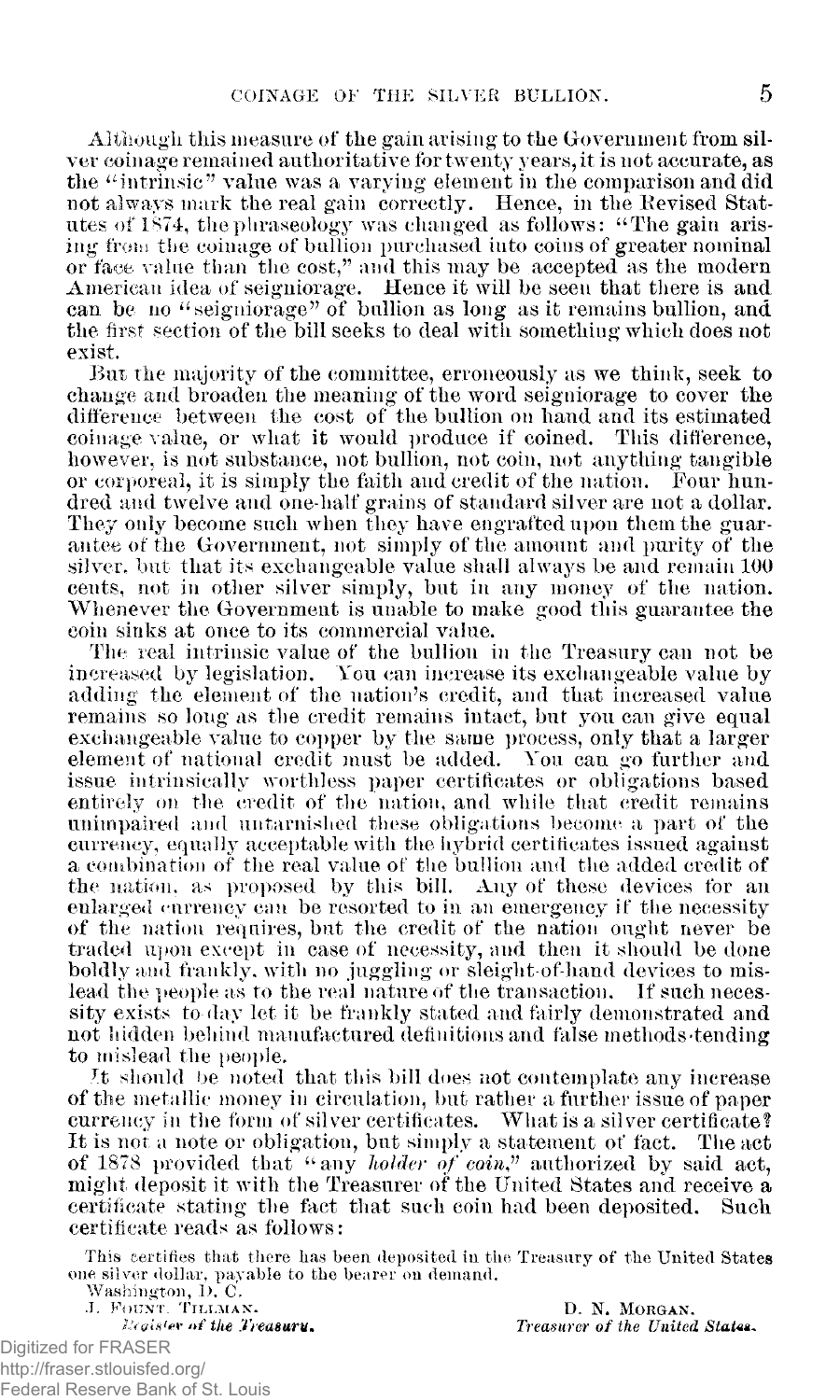This bill requires the Secretary of the Treasury to issue \$55,156,681 of such certificates when not one single silver dollar for which such certificates are to issue has been deposited in the Treasury. Every certificate would bear on its face a lie. What emergency has arisen that justifies such disregard of truth and fact!

The existing law, while defining the trust imposed on the silver bullion in the Treasury, gives to the Secretary of the Treasury abundant power to coin it just as rapidly as necessary to comply with the terms of this trust, and makes the seigniorage available as fast as, by such coinage, it comes into existence.

No further legislation on the subject is necessary. Abundant legal power now exists. It is only the embarrassment of the financial situation that prevents its exercise, as is fully evident from the recent report of the Secretary of the Treasury. His strong statement of the difficulty encountered in keeping in circulation the silver dollars and silver certificates is only another demonstration of the impolicy of at this time forcing the substitution of silver certificates for the Treasury notes in our currency as contemplated by this bill.

It may be properly noted that this bill does not in any way enlarge the market for silver, nor benefit the silver owner, nor contemplate the use of any more silver as money than is already represented in our currency. It simply provides for the "watering" (if we may use a term which has obtained a recognized and definite meaning in financial nomenclature) to the extent of \$55,000,000 of the paper now in circulation and representing the silver bullion in the Treasury, and this, too, when the amount of this outstanding paper already exceeds the real value of the bullion which it represents by over \$56,000,000.

This bill has two very evident purposes. First, to authorize the issuing of practically fiat paper currency by the Government to the amount of \$55,158,161 to aid in meeting the impending and existing deficit, to be used, as expressed in the bill, "for the payment of the current expenditures of the Government," and second, to replace the present Treasury notes with an exclusively silver obligation andincrease the preponderance of the silver element in our national currency.

We dissent from the wisdom and propriety of either purpose. If there is, and is likely to be, a deficit in the Treasury, the one honest, straightforward course is to provide revenue sufficient to meet it, and the other frank mode of proceeding is to authorize the issuance of the obligations of the Government, and honestly say they are based on the nation's credit, and issued to meet its necessities, and not seek to obscure the issue by any such devious devices as are embodied in this bill.

The second purpose is equally unwise. The outstanding Treasury notes are payable in gold or silver, at the discretion of the Secretary of the Treasury, bearing in mind the declared policy of the Government to maintain the parity between the two metals upon the legal ratio, but the intimation of a purpose by the Secretary of the Treasury to pay these obligations in silver only was one of the important factors which unsettled confidence and produced distrust in the early months of last summer. The speedy and forced redemption of the Treasury notes would either quickly exhaust the Government's store of gold, which is not now equal to one-half the volume of the outstanding Treasury notes, to say nothing of the greenbacks and gold certificates, and thus force a resort to sale of more bonds to replenish it, or the Government would be forced to redeem only in silver, and when the fear of silver payments wrenched the nation's credit who can estimate the results of